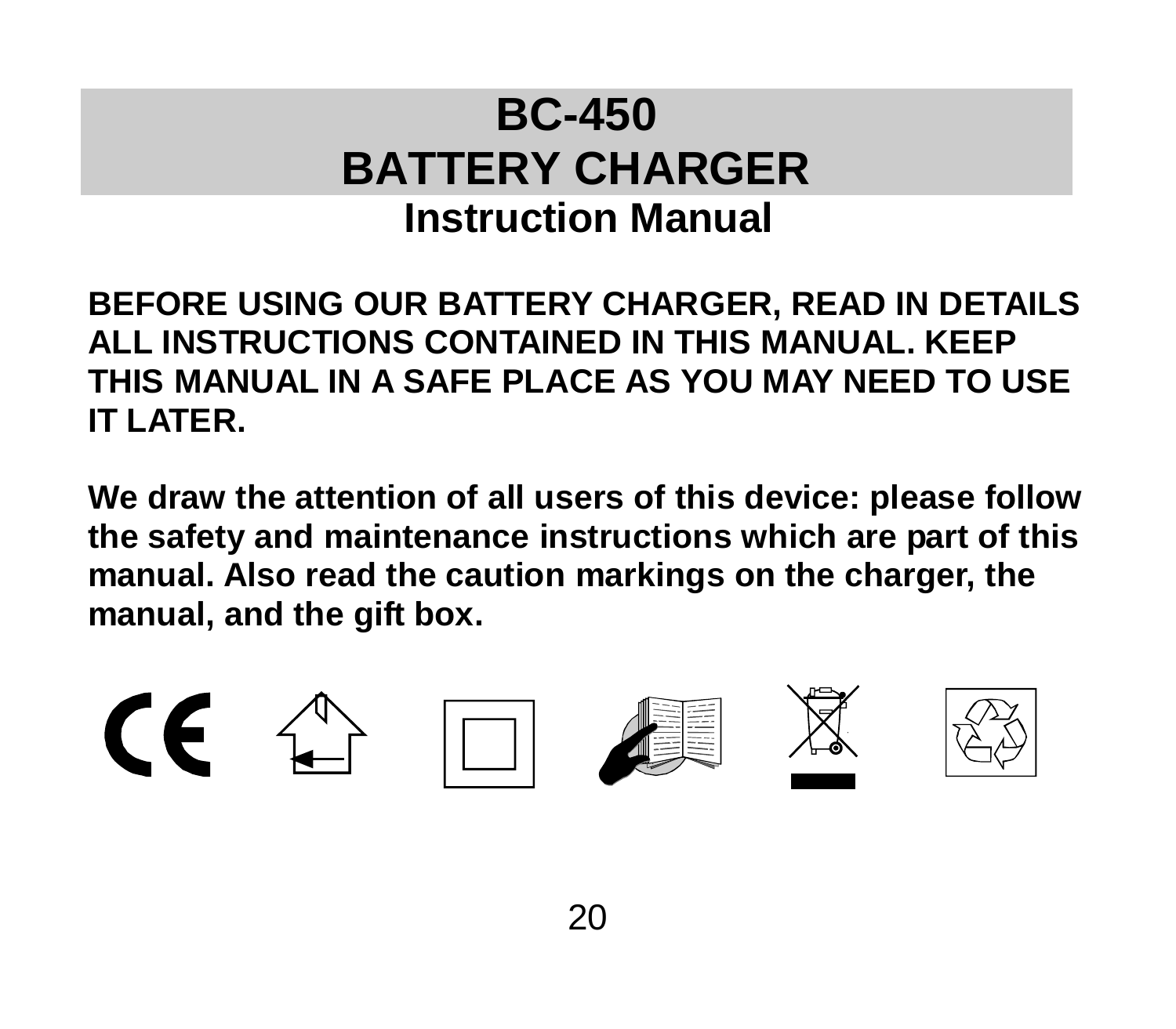### **INTRODUCTION:**

Congratulations on purchasing this intelligent charging unit, which enables definitely quick and optimum charging to "AA" and "AAA" rechargeable batteries. With charging functions as well as individual LCD displays for the charging compartments, this charging unit is reliable, user-friendly and ideal for use in the home, office or on journey.

#### **The Charging unit**



### **CAUTIONS:**

- 1. The charger is restricted to **charging NiCd and NiMH rechargeable batteries only.** Never adopt this charger to other types of batteries, such as alkaline, lithium, carbon zinc battery or other types of battery that is not specified.
- 2. The charging unit shall only be used at normal indoor room conditions.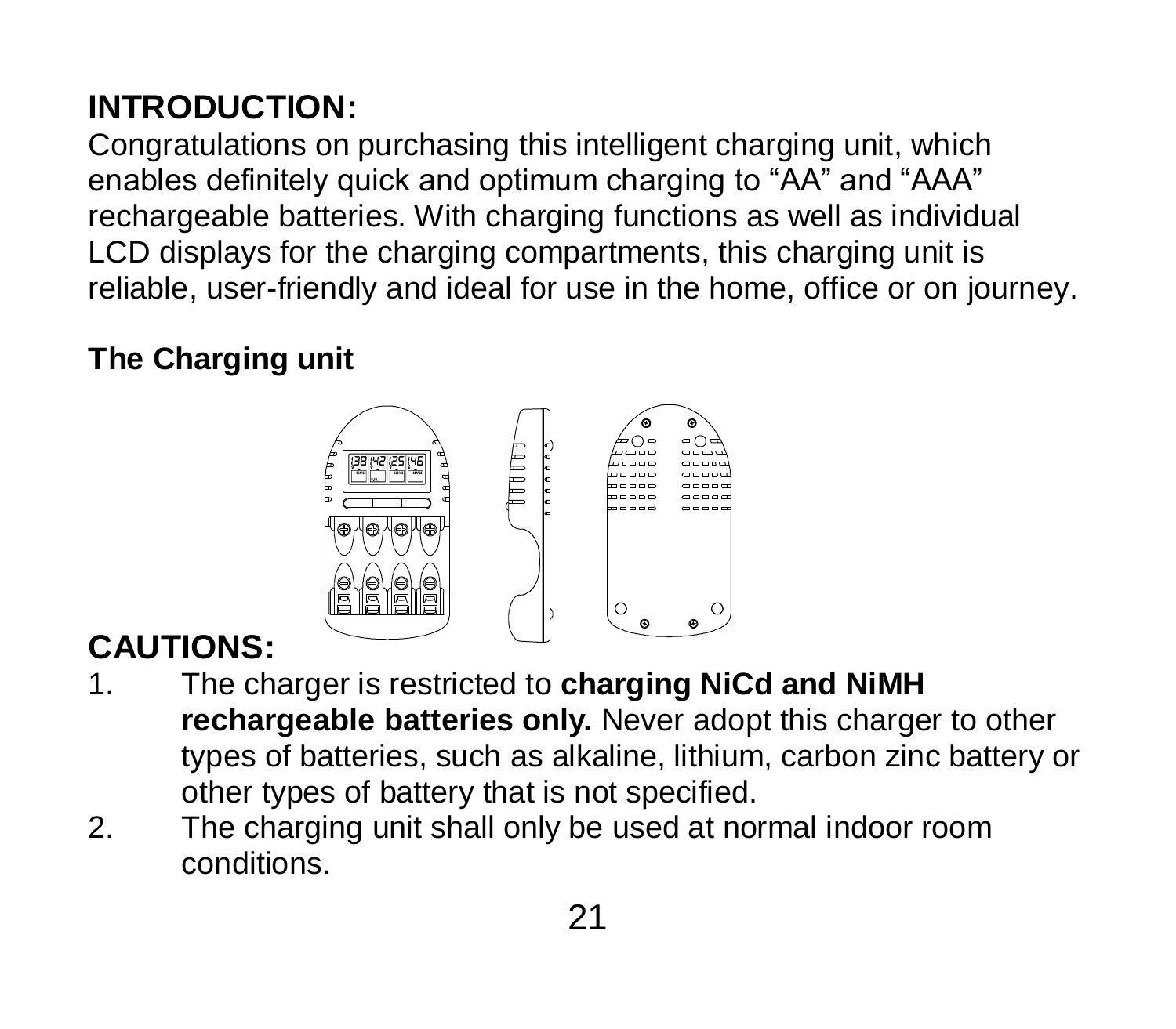- 3. Always follow the charging instructions for the rechargeable battery.
- 4. Never use other kinds of the power cable and transformer apart from those originally supplied with the charging unit.
- 5. The rechargeable battery may become hot during charging. User should take extra care when taking out the battery after charging.
- 6. Unplug the charging unit from the power source when it is not in use.

## **FEATURES:**

#### **The Charging unit**

- Charging the rechargeable battery in around 450mA charging current.
- Three operating modes (charging/ discharge/ test) can be launched to the charger.
- . Individual LCD display for different compartments.
- Charging both "AA" and "AAA" rechargeable batteries simultaneously.
- Minus delta voltage (-dV) detection for charge termination.
- Defect batteries detection.
- Discharge mode (first discharging and then charging) to remove memory effect of rechargeable batteries.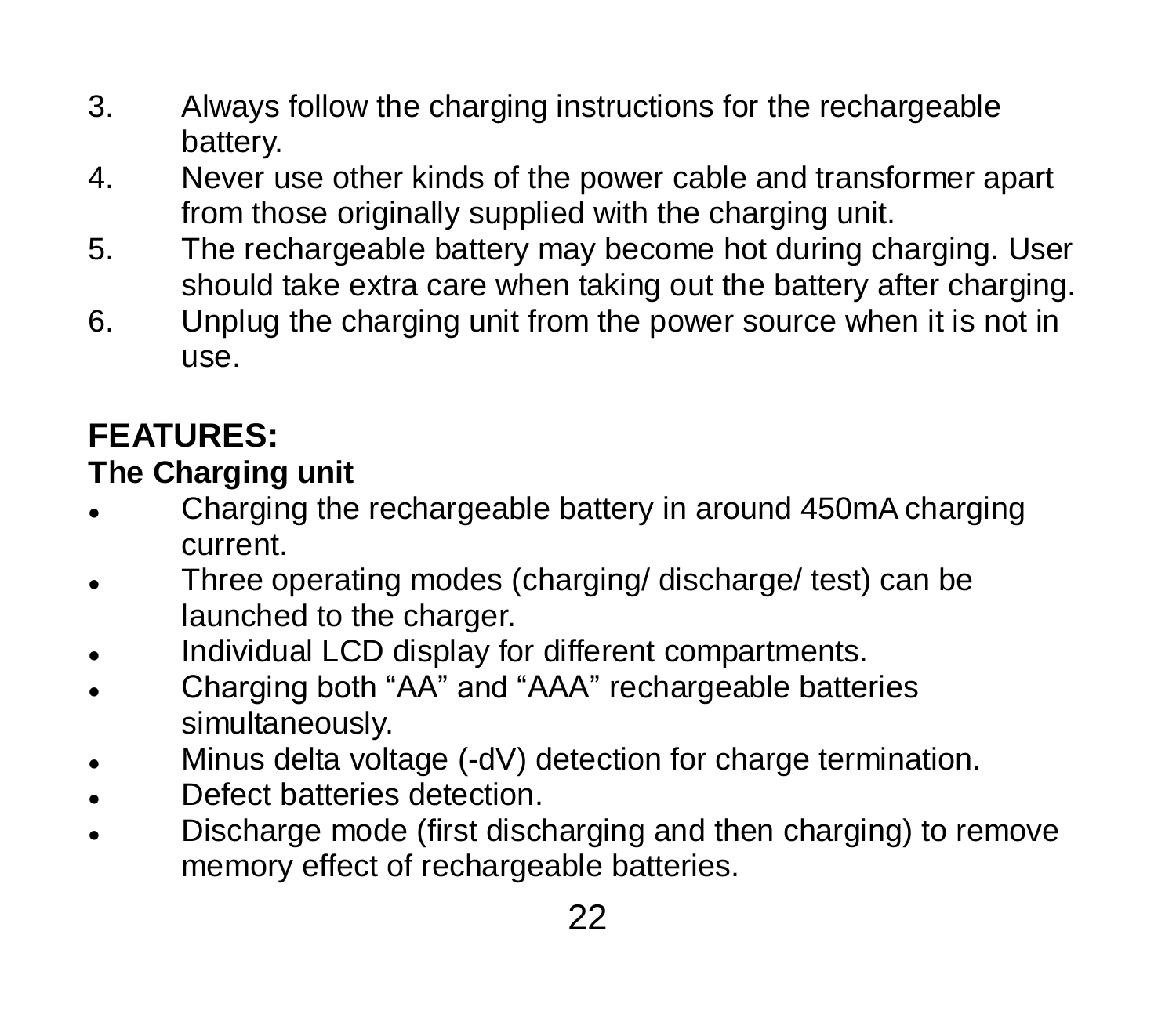- **Test function to check the capacities of rechargeable batteries.**
- The LCD of charger displays the different operating status of different modes.
- Trickle charging is available after the rechargeable battery is fully charged.
- To prevent overcharge, charger timer is available to limit the charging time to 10 hours for each charging process.

## **INVENTORY OF CONTENTS**

- 1. Charging unit.<br>2. Transformer.
- 2. Transformer.<br>3 Instruction M
- Instruction Manual.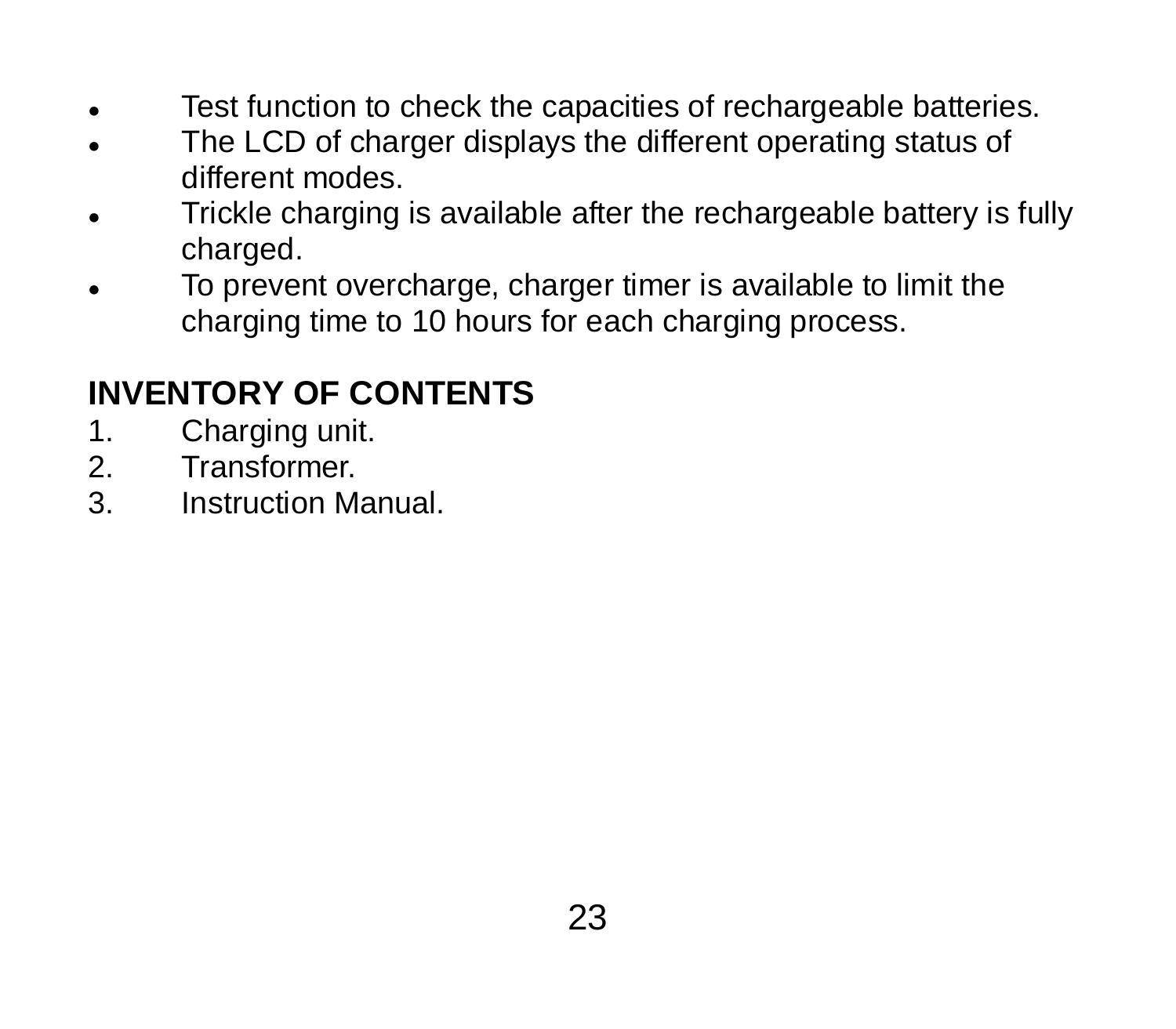#### **START CHARGING THE RECHARGEABLE BATTERIES**



After the transformer has been plugged into the power source (Figure 1), user should insert a rechargeable battery into the charging unit and plug the DC jack into the battery charger. Shortly afterwards, the battery voltage (for example, "1.38V") and the "CHARGE" sign will be shown on the LCD.

(Figure 1)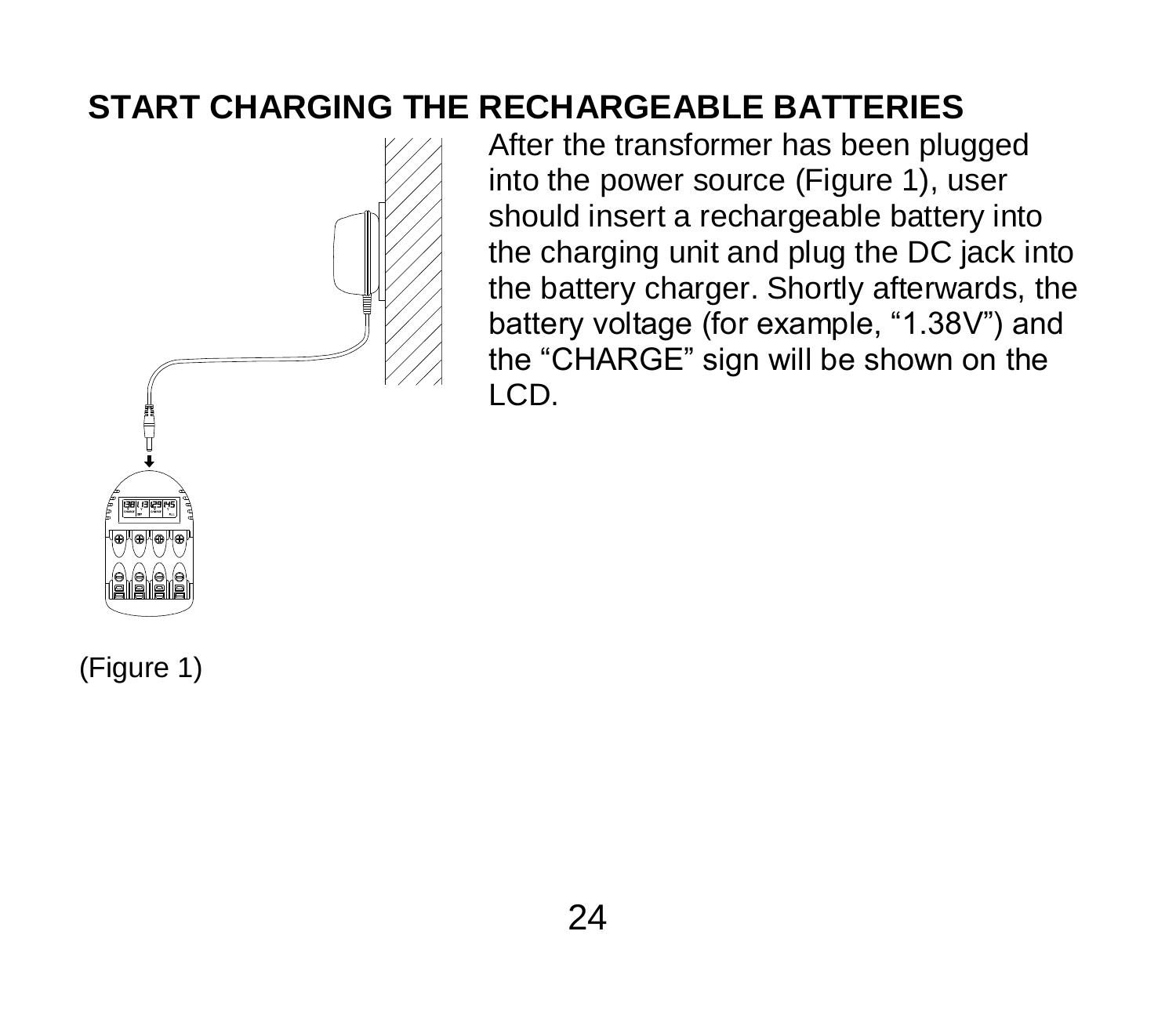## **OPERATING MODES OF THE CHARGING UNIT**

This powerful charging unit provides three operating modes:

- a. Charge up the rechargeable battery **(CHARGE)** to charge up the rechargeable battery, automatically switch to trickle charge after rechargeable battery is full.
- b. Discharge then charge up the rechargeable battery **(DISCHARGE)** – to discharge the rechargeable battery then charge it for minimizing the memory effect.
- c. Check the rechargeable battery capacity in Ah **(TEST)**.

## **SETTING UP THE CHARGER**

To choose the operating mode for all battery compartments, user can make selection within 30 seconds after inserting the first rechargeable battery into the charger. Press the MODE key to toggle between CHARGE, DISCHARGE and TEST functions, the selected mode will be flashed on the LCD until the process end. The set up process will be extended another 30 seconds if a rechargeable battery is added during the process.

*Note:* If no rechargeable battery is added within 30 seconds, the set up process is ended and the mode will remain the same permanently. User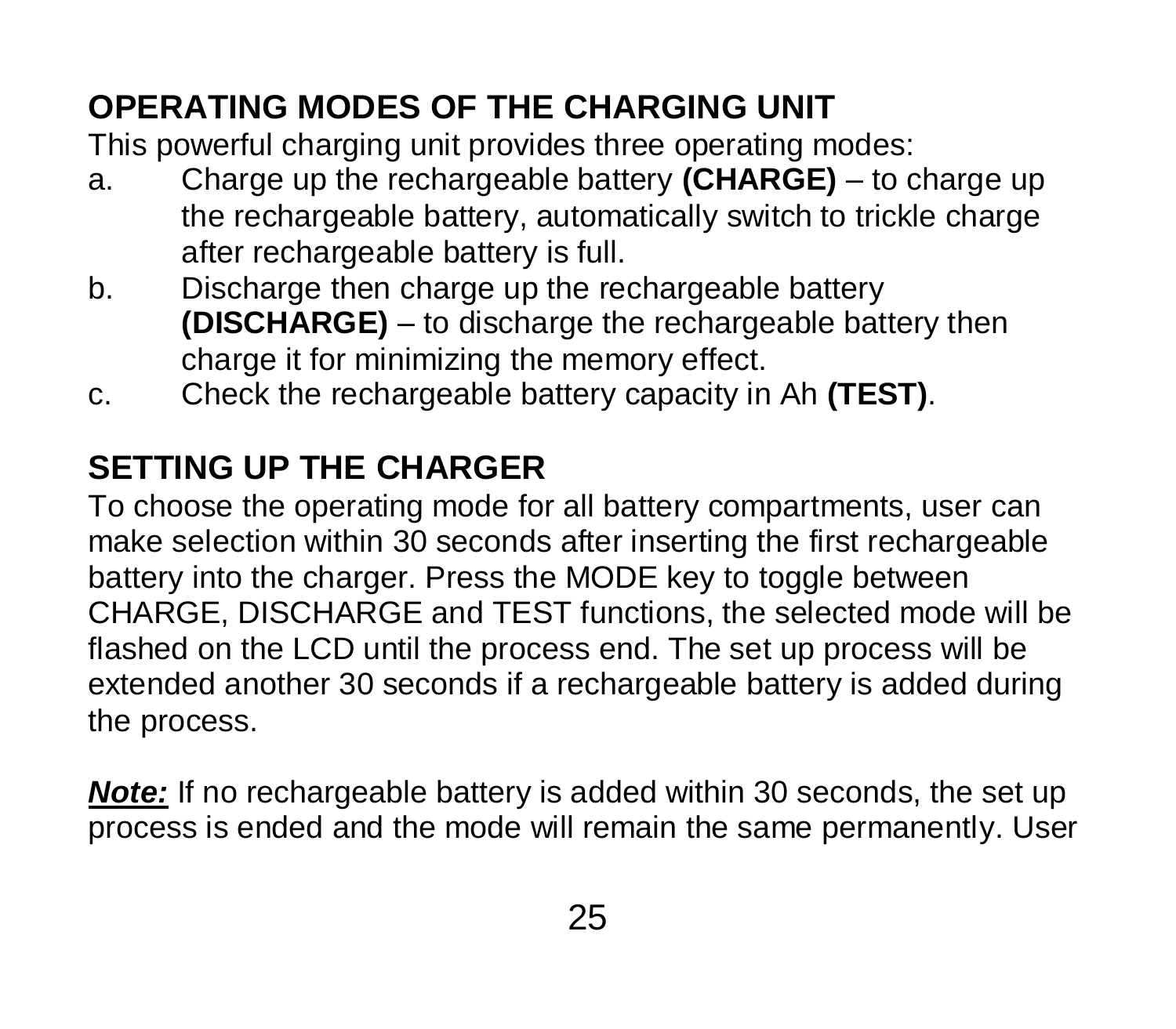has to take off and reinstall all batteries for selecting the new mode. Only one mode can be used for all compartments at the same time!

### **CHARGING MODE**

The unit can charge up the rechargeable battery. It will automatically switch to trickle charging after the rechargeable battery is fully charged.

During the process of charging, the display of voltage (Figure 2) and percentage (Figure 3) will alternate with the "CHARGE" sign on the LCD. The item of percentage will show the percentage of the battery charged while the item of voltage will show the voltage of battery.

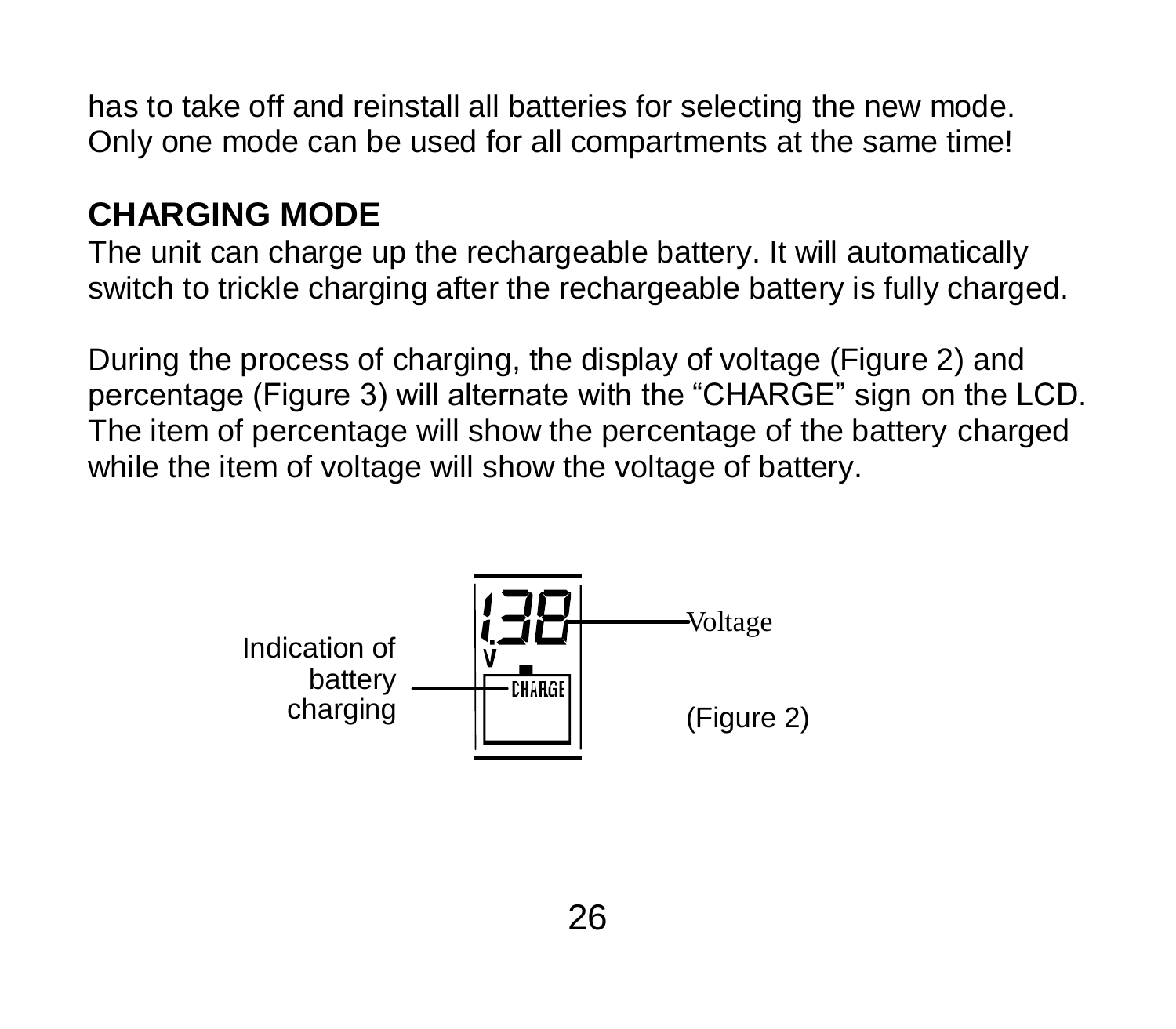

Once the battery is full, the voltage will display permanently with the "FULL" sign. (Figure 4) The trickle charging will start shortly and around 5% of the charging current to keep the rechargeable batteries being full. The only default charging current is around 450mA during the charging process.



(Figure 4) "FULL" sign shows -The battery is fully charged

#### *Note:*

- The charging current of the rechargeable batteries depends on battery condition. It cannot be selected by the user.
- In case the power source terminates, the charger will reset. Once the power source is back to normal, the batteries will be taken as newly installed batteries in the charger.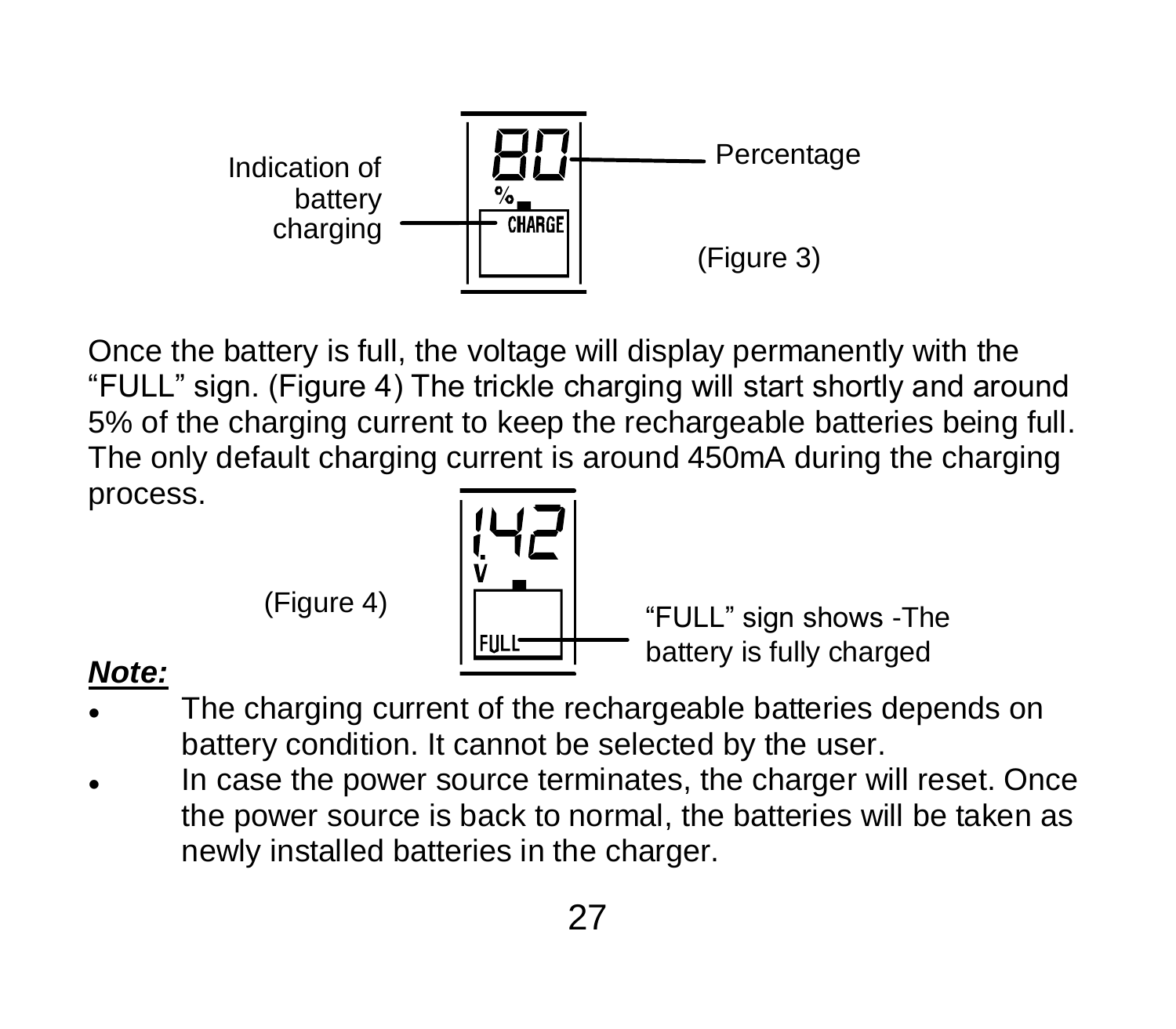For proper reset, unplug the DC jack and wait for 5 seconds before plugging it into the charger.

The estimated charging time of different battery size is tabulated in Table 1.

| Table 1. Charging Time with Two Types of Battery Size |                     |                       |                            |  |
|-------------------------------------------------------|---------------------|-----------------------|----------------------------|--|
| Size of<br>battery                                    | Battery<br>Capacity | Charging current (mA) | Estimated<br>charging time |  |
| AA                                                    | 2600mAh             |                       | $~1$ hrs                   |  |
| AAA                                                   | 1000mAh             | around 450mA          | $-2.5$ hrs                 |  |

#### *Note:*

 When the transformer has been plugged into the power source, the version number of the charger (for example "53") will be displayed after all the segments light up momentarily. The "--" sign (Figure 5) will show before the batteries are placed. If the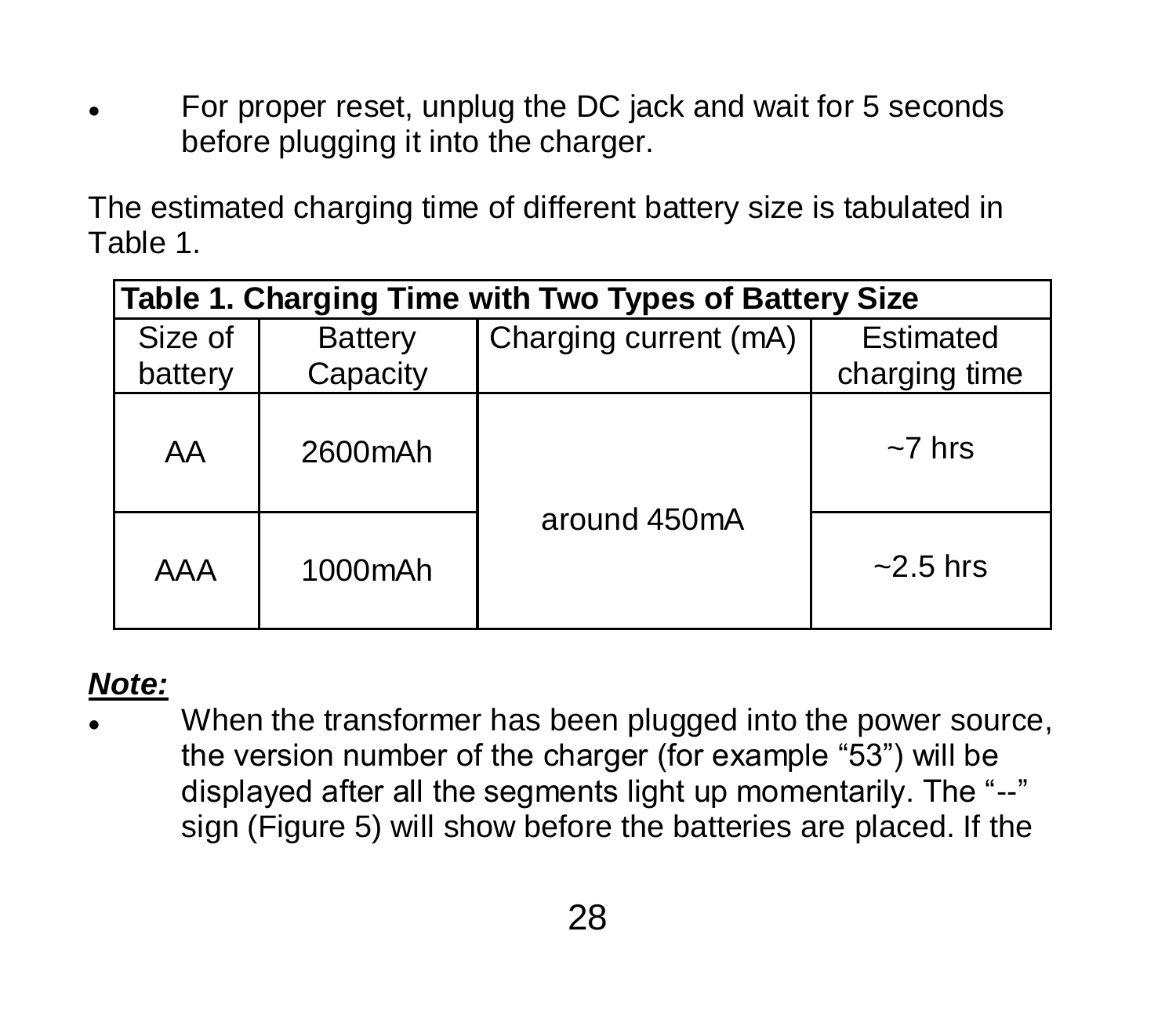defect batteries are placed to the charging unit, the "DEFECT" sign (Figure 6) will show on the LCD of charger.

 The "DEFECT" sign will flash for a while on the LCD when the charger detects the battery condition. When the defective condition of the battery is confirmed, the "DEFECT" sign will turn on permanently.



- If attempting to recharge the alkaline or carbon batteries, it may cause rupture, explosion or the leakage of hazardous liquids.
- During the charging process, the "CHARGE" sign will show if any rechargeable batteries are placed into the unit. Users should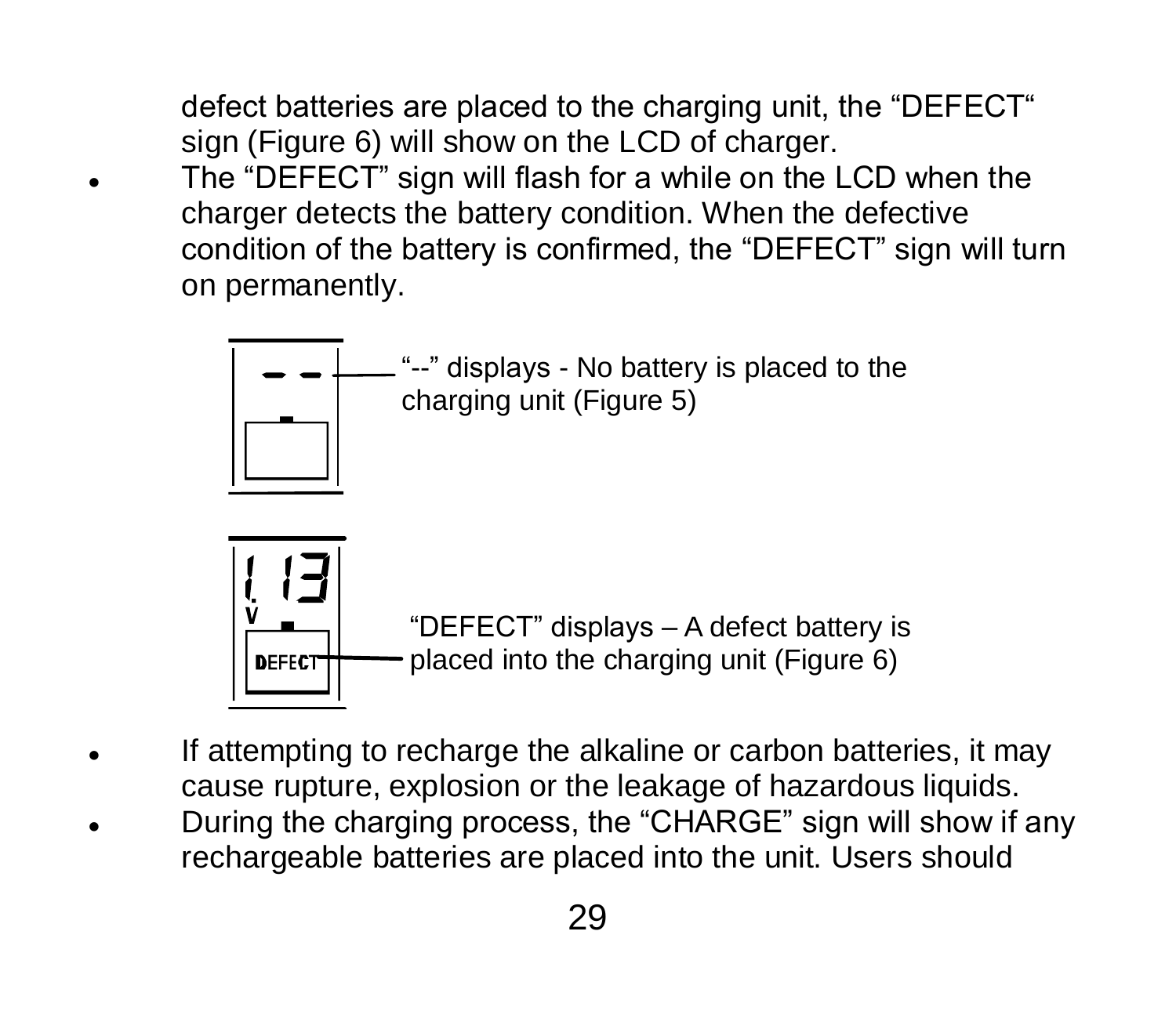make sure that the charged batteries are either NiCd or NiMH type and should not use the alkaline or carbon batteries.

 Carbon or Alkaline batteries may be the cause of the defect. Those types of batteries are NOT suitable for this charger. Another defect cause may come from the rechargeable batteries which voltage is too low.

### **DISCHARGE MODE**

It is for removing the memory effect of rechargeable batteries. To select the discharge mode, please refer to the **SETTING UP THE CHARGER** above. Discharge mode will first discharge the rechargeable battery then charge it. When discharging, the "DISCHARGE" sign and battery voltage (Figure 7) will be shown on the LCD of charger.



After discharging the battery, the batteries will be charged again. The display of voltage and percentage will alternate on the LCD. Once the battery is full, the voltage will be displayed permanently with the "FULL"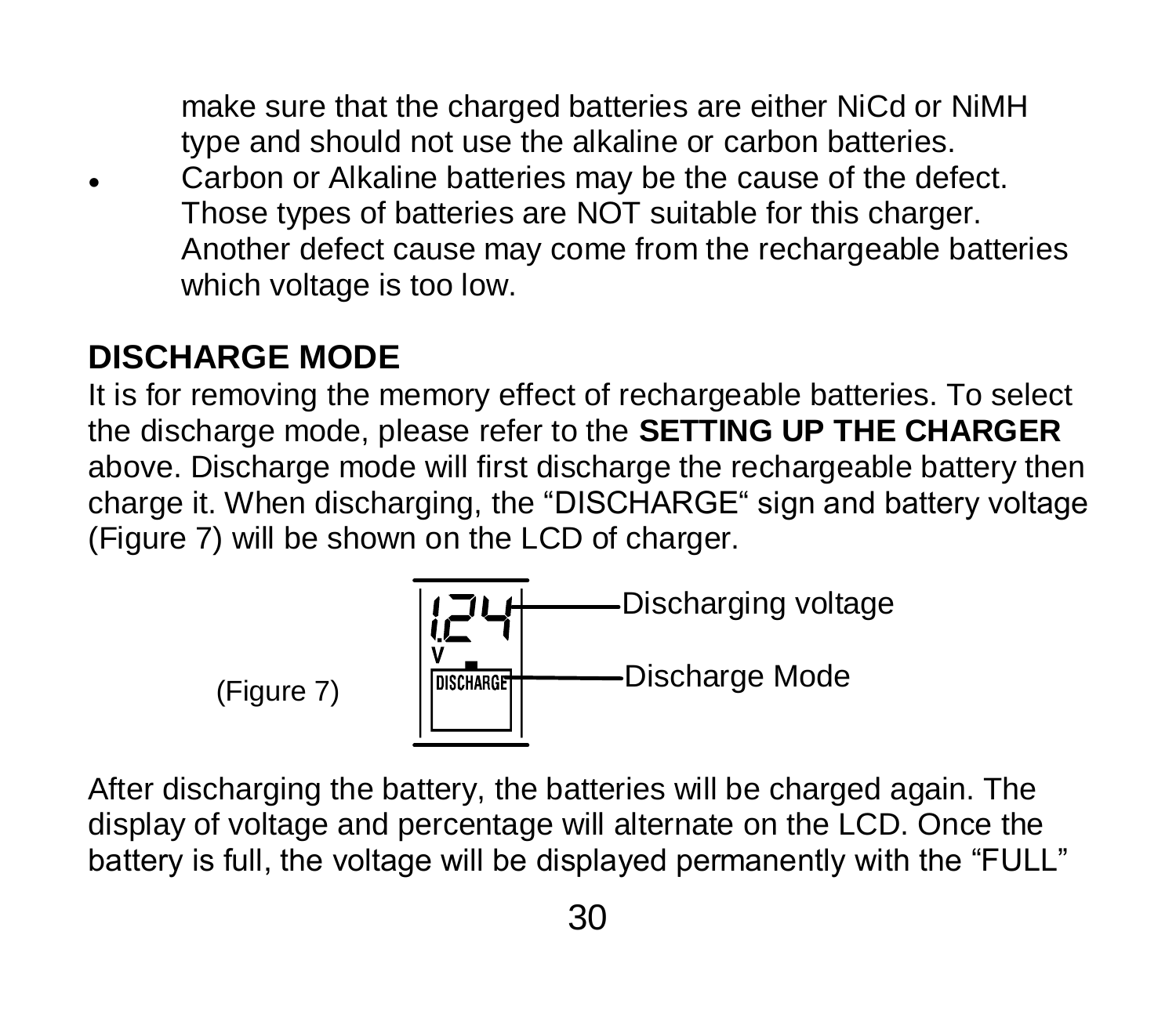sign. The trickle charging will start shortly and around 5% of the charging current to keep the rechargeable batteries being full.

### **TEST MODE**

To select the test mode, please refer to the **SETTING UP THE CHARGER** above. In the Test mode, the rechargeable batteries will first be fully charged and then discharged to determine the capacities and then fully charge the batteries again. During the first time of charging, the display of current (Figure 8) and voltage (Figure 9) will alternate on the LCD.

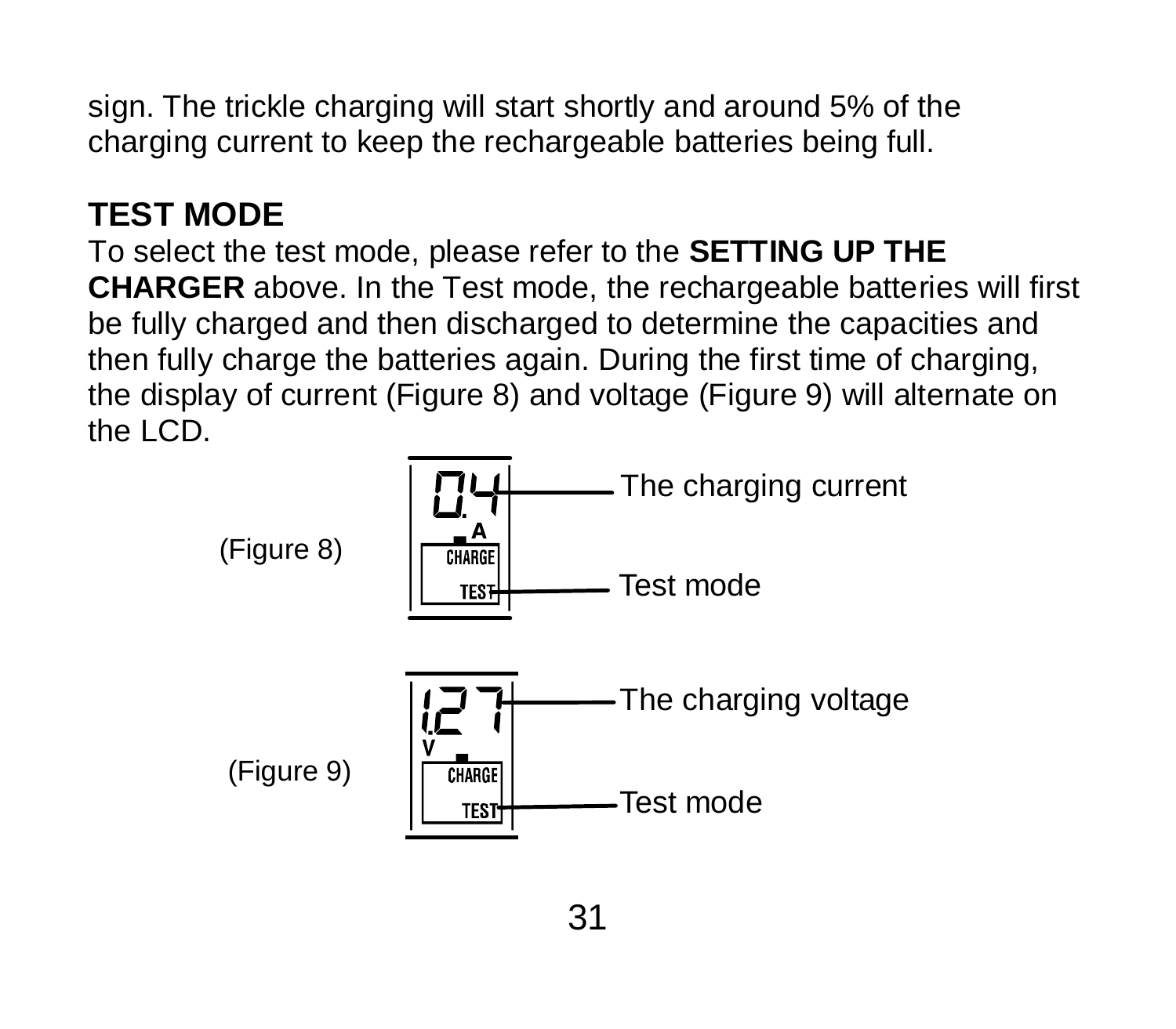When in the discharging stage, the voltage (Figure 10) and discharging capacity (Figure 11) are displayed alternatively.



In the second time of charging, the voltage and the capacity are displayed alternately.

When the rechargeable batteries are fully charged, the capacity (Ah) (Figure 12) and the voltage (V) (Figure 13) will be shown alternately with the "FULLTEST" sign on the LCD. The trickle charging will start shortly and around 5% of the charging current to keep the rechargeable batteries being full.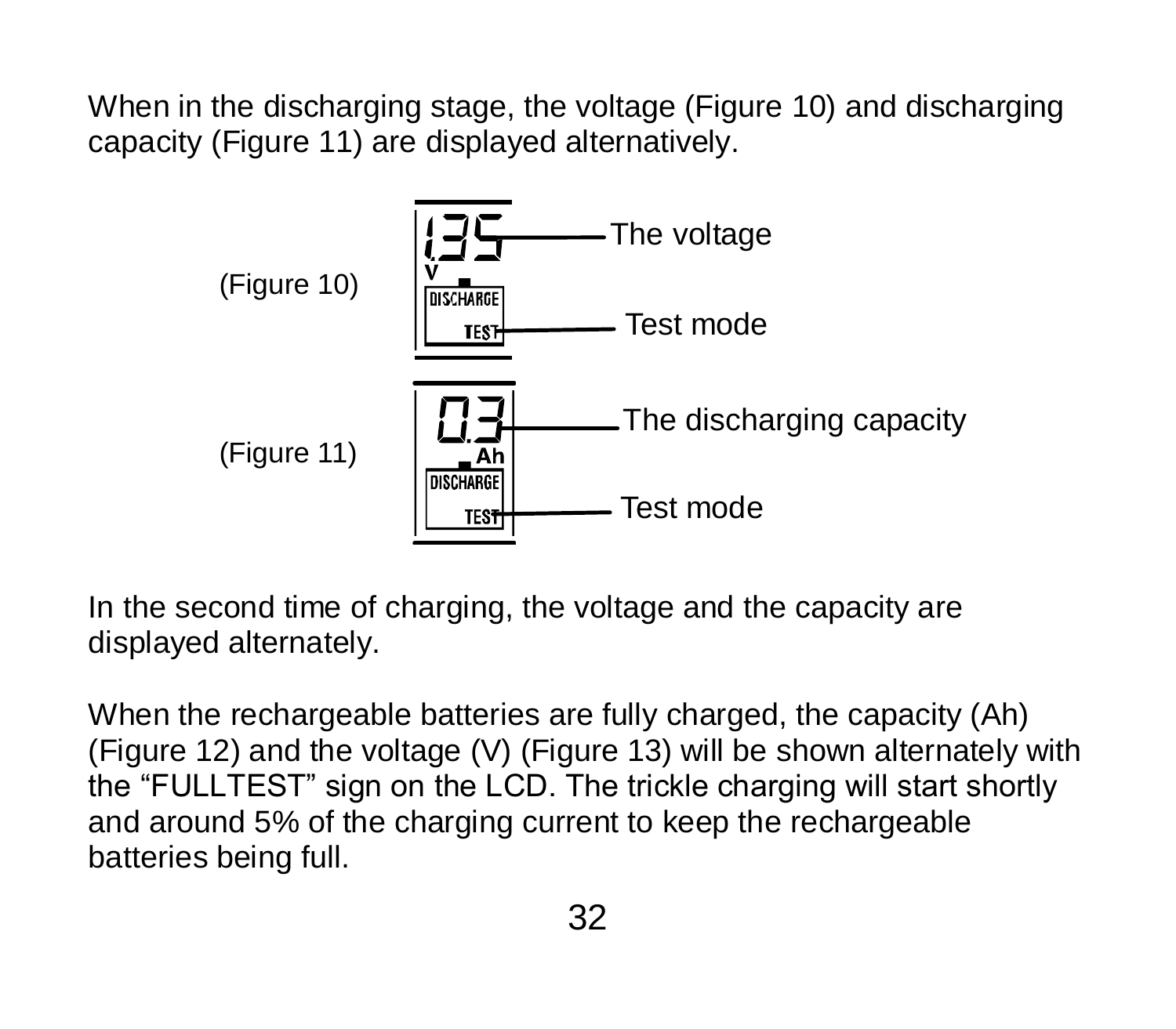

#### **TRICKLE CHARGING**

After the rechargeable battery is fully charged, the charger will give a small amount of current to the rechargeable batteries to maintain the fully charged level. This stage is automatically launched after rechargeable batteries are fully charged and kept at the charging unit. The "FULL" or "FULLTEST" sign will be displayed on the LCD according to the mode user selected.

## **CARE AND MAINTENANCE:**

Extreme temperatures, vibration and shock should be avoided as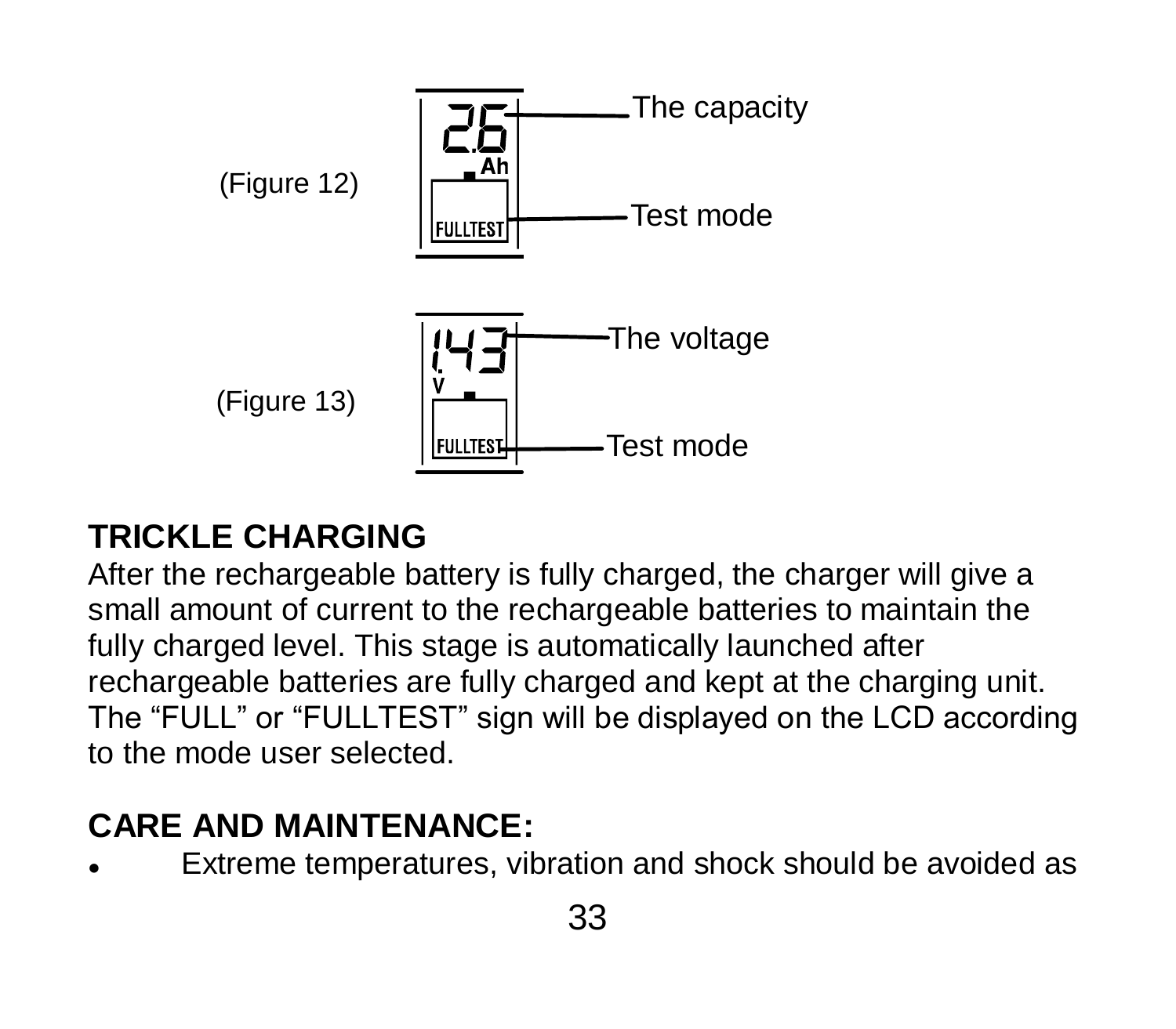these may cause the damage to the unit.

- When cleaning the displays and casings, use a soft damp cloth only. Do not wet the exposed metal part of the charging unit. Do not use solvents or scouring agents as they may mark the LCD and casing.
- Do not spill water to the charging unit.
- Do not make any repair attempt to the units. Take it back to its original point of purchase for repair by a qualified engineer. Opening and tampering with the units may invalidate its guarantee.
- Do not expose the unit to extreme and sudden temperature changes. This may lead to the damage to the electronic parts of the unit.

#### **SPECIFICATIONS:**

| Input voltage for AC/DC adapter        | $: 100V$ AC ~ 240V AC           |
|----------------------------------------|---------------------------------|
| Charging current                       | around 450mA (for each battery) |
| Max charging capacity                  |                                 |
| (capacity of rechargeable batteries) : | 3000mAh                         |
| Dimensions $(L \times H \times W)$     |                                 |
| Charging unit                          | 66 x 123.8 x 22.3 mm            |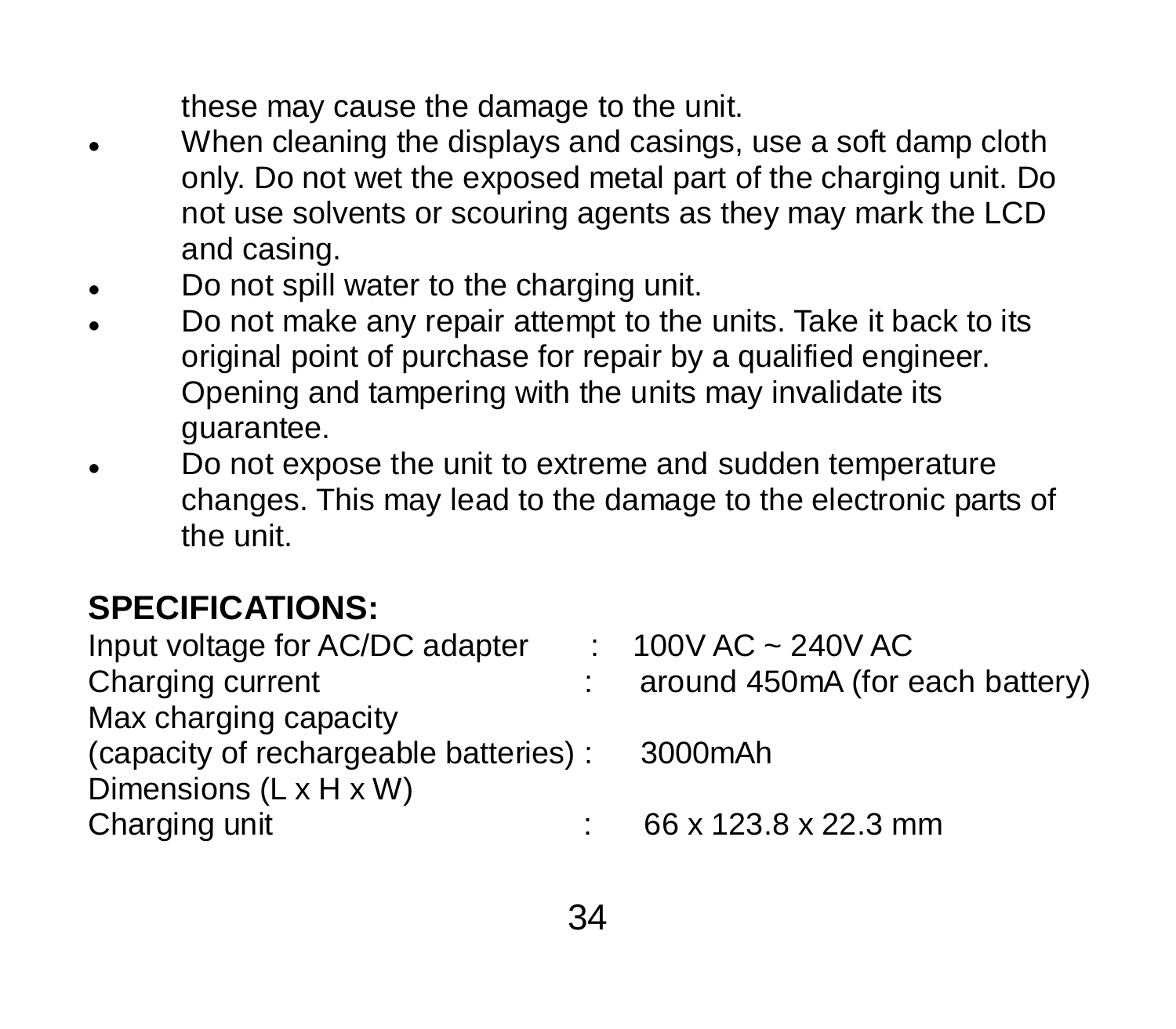### **LIABILITY DISCLAIMER:**

- The manufacturer and supplier will not accept any responsibility on the improper or incorrect use that makes any consequence occur.
- Any performance of repairs or alternations by any person other than the original supplier will invalidate the warranty.
- This product is designed to be used only by people who have read and understood this instruction manual.
- The specifications of this product may be subject to change without any prior notice.
- This product is not a toy. Keep the children from it.
- User cannot reproduce any part of this manual without the written consent of the manufacturer.

## **CAUTION - SAFETY INSTRUCTIONS :**

#### *Attention of users should be drawn to the following important safety instructions:*

- **As stated in the manual above, only use NiCd or NiMH rechargeable batteries.**
- **The unit is for indoor use only. Do not expose it to humidity. Do not place it in water or submit it to rain and/or snow. Do not store or use it near an extreme heat. Keep batteries away**